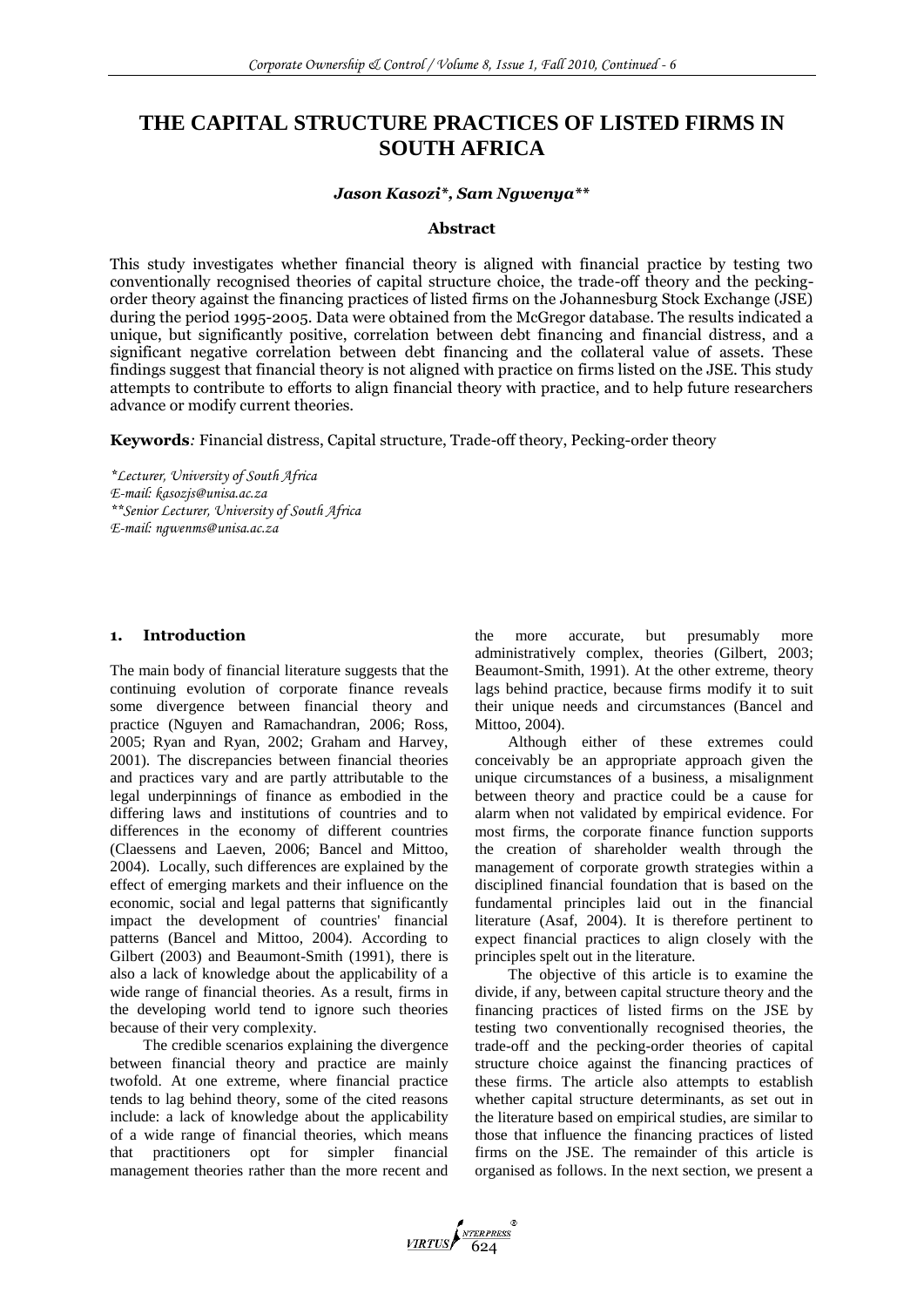brief outline of the literature pertaining to capital structure choice, focusing on the documented trends in the financing approach according to trade-off and pecking-order theories. We also develop our study hypotheses. Section 3 briefly outlines the data and the methodology used to test these hypotheses. Section 4 discusses the empirical results, while section 5 contains the summary and outlines the contains the summary and outlines the recommendations of the study.

## **2. Relevant literature and hypotheses**

The amount of firm debt relative to equity has significant implications for firm value, or its cost of capital, and this issue is far from being settled in either theory or practice (Ross, Westerfield, Jordan and Firer, 2001). Modigliani and Miller (1958) argued, purely on the basis of theory, that firm value was not influenced by the level of debt. Their findings were made under conditions that assumed a "frictionless" world. Studies conducted by Chen and Strange (2005), Fama and French (2002), Myers (2001) and others identified some shortcomings in this theory. Despite the observed shortcomings, there is little consensus from these studies about alternative theories to explain the financing behaviour of firms (Bancel and Mittoo, 2004). In this article we provide a brief account of the trends in capital structure theory and practice, placing particular emphasis on the two ways of thinking about capital structure, the trade-off theory and the pecking-order theory (Myers, and Shyam-Sunder, 1999).

## **2.1 The trade-off theory**

This theory assumes that firms acquire optimal capital structures through a trade-off between the tax advantages of borrowed money and the costs of financial distress (Graham and Harvey 2001). The theory further suggests that firms select capital structures on the basis of the attributes that determine the costs and benefits associated with debt and equity financing. In so doing, they appear to maintain or revert to predetermined debt-to-equity ratios at which their firm value is maximised and/or their risk of default is minimised.

Graham and Harvey (2001) claim that firms target their debt ratios according to predictions based on this theory. Their findings were collaborated by both Fama and French (2002) and Myers, and Shyam-Sunder (1999) who found in their studies that firms engaged in target adjustment behaviour of their debt ratios. Studies conducted by Rajan and Zingales (1995), Hovakimian, Opler and Titman (2001) came up with mixed findings in support of this observation. However, according to Chen and Zhao (2004) and Frank and Goyal (2003), the ability of the trade-off model to explain financing behaviour is weak since, by comparison, firms' tax savings appear to be large in comparison with bankruptcy costs, which means

that firms are unlikely to reduce their debt levels if their bankruptcy risk is moderate or low.

Secondly, the trade-off theory predicts that more profitable firms should carry more debt since they have more profits to protect from taxation (Frank and Goyal, 2003). Highly profitable firms have a lower expected probability of bankruptcy, because they are more asset-intensive. They also possess the necessary collateral should they default on debt (Smart, Megginson and Gitman, 2007). Most empirical studies are in conflict with this observation, and conclude that firms that have particularly high profit levels actually carry less debt (Chen and Strange, 2005; Frank and Goyal, 2003; Myers, 2001). Nonetheless, the trade-off theory is still the "mainstream" capital structure theory, because it is regarded as a superior explanation for actual financing patterns when compared with other theories (Smart *et al*., 2007).

## **2.2 The pecking-order theory**

The pecking-order theory is an alternative theory put forward to explain the financing behaviour of firms. It has become popular owing to the inconsistencies associated with the trade-off theory. It argues that firms do not try to reach the "optimal" capital structure, as the trade-off theory claims, because management follows the line of least resistance and finances operations by means of the least costly form of financing (Arnold, 2005). According to Frank and Goyal (2003), this theory is influential because it fits naturally with certain facts relating to the way firms obtain and use external financing. It also explains certain financing patterns in firms that the trade-off theory fails to explain (Smart *et al.*, 2007; Myers, 1999.

Several financing habits of firms are taken into account in this theory. Firstly, firms prefer internal financing (retained earnings) to external financing, and information asymmetries are assumed to be relevant to external financing. Secondly, if a firm needs to obtain external financing, it would first issue the safest security (i.e. debt) before equity. Thirdly, once internally generated funds are exhausted, firms prioritise their financing options from safer to riskier debt (Frank and Goyal, 2003; Graham and Harvey, 2001; Myers and Shyam-Sunder, 1999; Samuels, Wilkes and Brayshaw, 1997). Loosely defined, according to this theory, capital structure decisions are driven by the firm"s desire to finance new investments, preferably through the use of internally generated funds. Firms only turn to low-risk debt, or new equity, as a last resort.

In terms of this theory, there is no optimal capital structure that maximises the firm's value (Chen and Strange, 2005; Myers and Shyam-Sunder, 1999). The attraction of interest tax shields and the treatment of financial distress are therefore assumed to be of secondary importance, because debt ratios change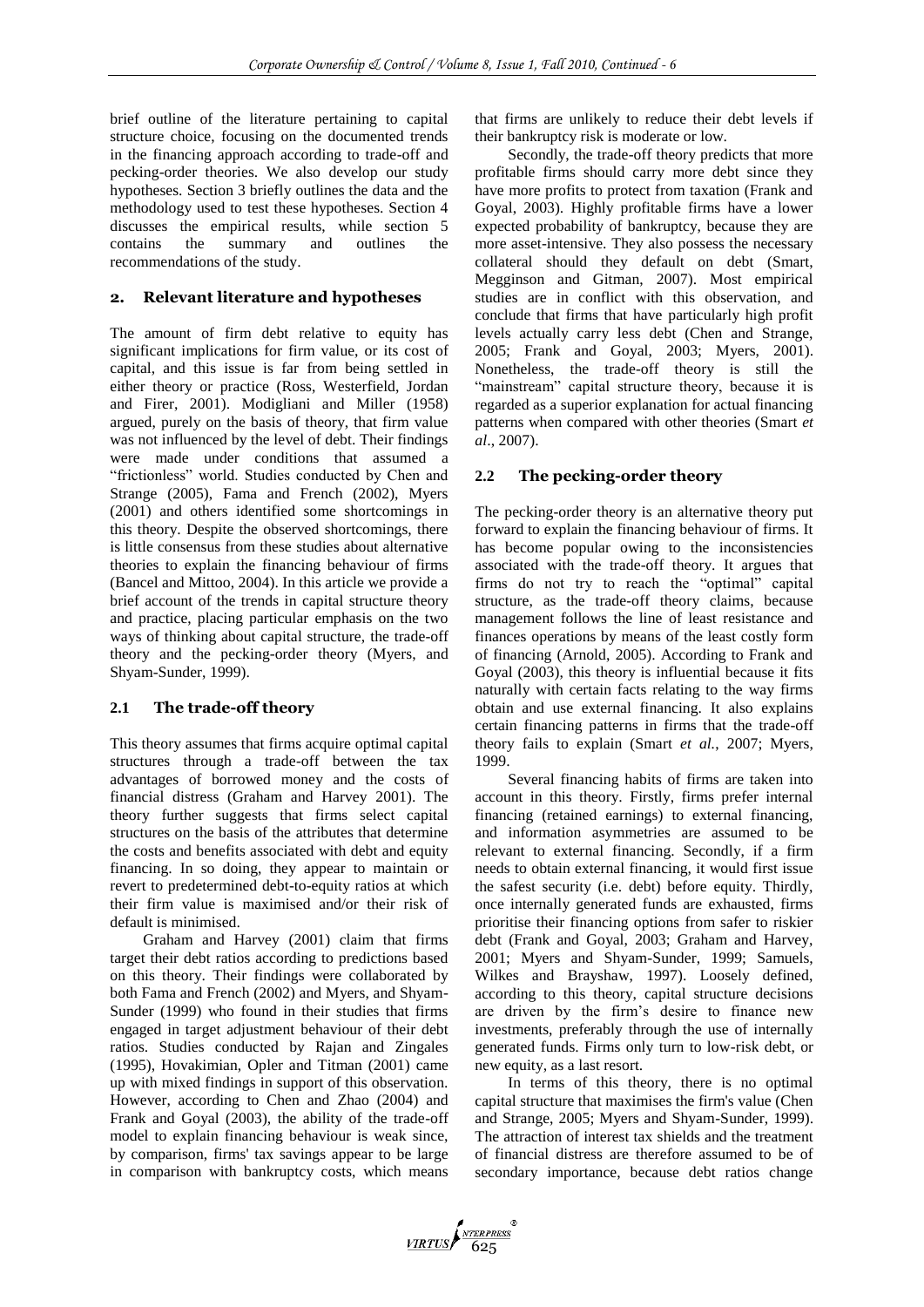when there is an imbalance of internal cash flows net of dividends and real investment opportunities. Profitable firms work down to low debt ratios, while those whose viable investment opportunities exceed internally generated funds tend to borrow more and more (Myers and Shyam-Sunder, 1999).

The pecking order form of financing is also influenced by information asymmetries, a condition where investors make inferences about a firm"s prospects on the basis of management's financing decisions (Brigham and Ehrhardt, 2003). A positive impact on the share price only occurs if management chooses to refinance with debt rather than equity, because the firm"s prospects are then viewed as being good (i.e. by investors). Managers thus avoid the alternative scenario (a decline in the share price as a result of new equity issues) by maintaining a borrowing capacity or financial slack that consists of retained earnings and/or marketable securities.

Empirical evidence supporting this theory is inconclusive. Firstly, Myers and Shyam-Sunder (1999) found the pecking-order theory to be an excellent descriptor of corporate financing behaviour, especially for stable firms with tangible collateral. Their findings indicated that firms not only fund unanticipated cash needs with debt in the short run, but that management actually plans to finance all deficits with it (i.e. debt). However, Chen and Zhao (2005), and Frank and Goyal (2003) contradict this observation and conclude that net equity issues track the financing deficit more closely than do net debt issues. These conflicting observations are partly the result of the fact that different approaches are used to test for this form of financing behaviour, since no convincingly accurate model has yet been designed to fully explain it (Myers and Shyam-Sunder, 1999).

Recent studies conducted by Leary and Roberts (2005), and Chen and Zhao (2004) designed models that closely track financing behaviour using a timeseries of aggregate debt-equity issues, while incorporating bankruptcy risk into the analysis. Nonetheless, arguments about the accurate testing of this financing behaviour continue (Leary and Roberts, 2005).

Our approach to the testing of financing behaviour entails isolating and incorporating into models factors that have been reliably assumed in empirical literature to predict these forms of financing behaviour (capital structure determinants). We then test the significance of the designed models against the following two hypotheses:

Hypothesis 1: There is no significant relationship between the financing behaviour of listed firms on the JSE and the trade-off theory.

Hypothesis 2: There is no significant relationship between the financing behaviour of listed firms on the JSE and the pecking-order theory.

The research hypotheses,  $H_1$  and  $H_2$  are stated as the exact opposite of the null hypotheses, indicating that a significant relationship exists between the financing behaviour of listed firms on the JSE and the trade-off theory or pecking-order theory.

## **3. Data, variables and methodology**

## **3.1 Data**

We obtained multi-industry standardised financial statement data of listed firms on the JSE from the Bureau of Financial Analysis (BFA McGregor) database. Our final sample was constructed from the entire population of 315 consistently listed firms during the period 1995-2005. We then went through this data to specifically exclude firms from the financial sector. The reason for this exclusion is that firms in the financial sector are determined by levels of deposits and financial regulation and are regarded as inappropriate for testing predictions of leverage models (Akhtar, 2005; Fama and French 2002). Foreign firms were also excluded since we suspected that their capital structures may be influenced by other factors when compared with their South African counterparts. We then excluded firms with incomplete data. This reduced our sample to 148 firms. The resulting sample was further reduced to 123 firms in order to account for the effect of outliers.

## **3.2 Variables**

## **Dependent variable**

The dependent variable used to measure capital structure is *leverage* (LEV), based on book values. This variable was regressed on a vector of explanatory variables. We adopted this variable from Chen and Strange (2005), and calculated it as the ratio of total book-value debt to the sum total of book-value debt and equity, or the ratio of total debt to total assets. This ratio differs, depending on whether book value measures or market value measures are used and also on whether all debt or only long-term debt is considered (Frank and Goyal, 2003).

Book value measures are readily available on most databases and, according to Frank and Goyal (2003), tend to account for what has already taken place, which is ideal for the purposes of this study. Furthermore, firms are likely to concern themselves about book value leverage, because bank loan covenants are written in terms of book value (Harvey, Lins and Roper, 2004). Our measure is common to many empirical studies, including those undertaken by Nguyen and Ramachandran (2006), Frank and Goyal, (2003) and Hovakimian *et al*. (2001). Most studies focus on a single measure of leverage, but it is frequently reported that crucial findings are robust to alternative definitions (Frank and Goyal, 2003). We use the market value measure of leverage only to test whether the findings are robust to both measures of leverage and to calculate this variable as the ratio of total debt to the sum total of debt and the market value of ordinary shares.

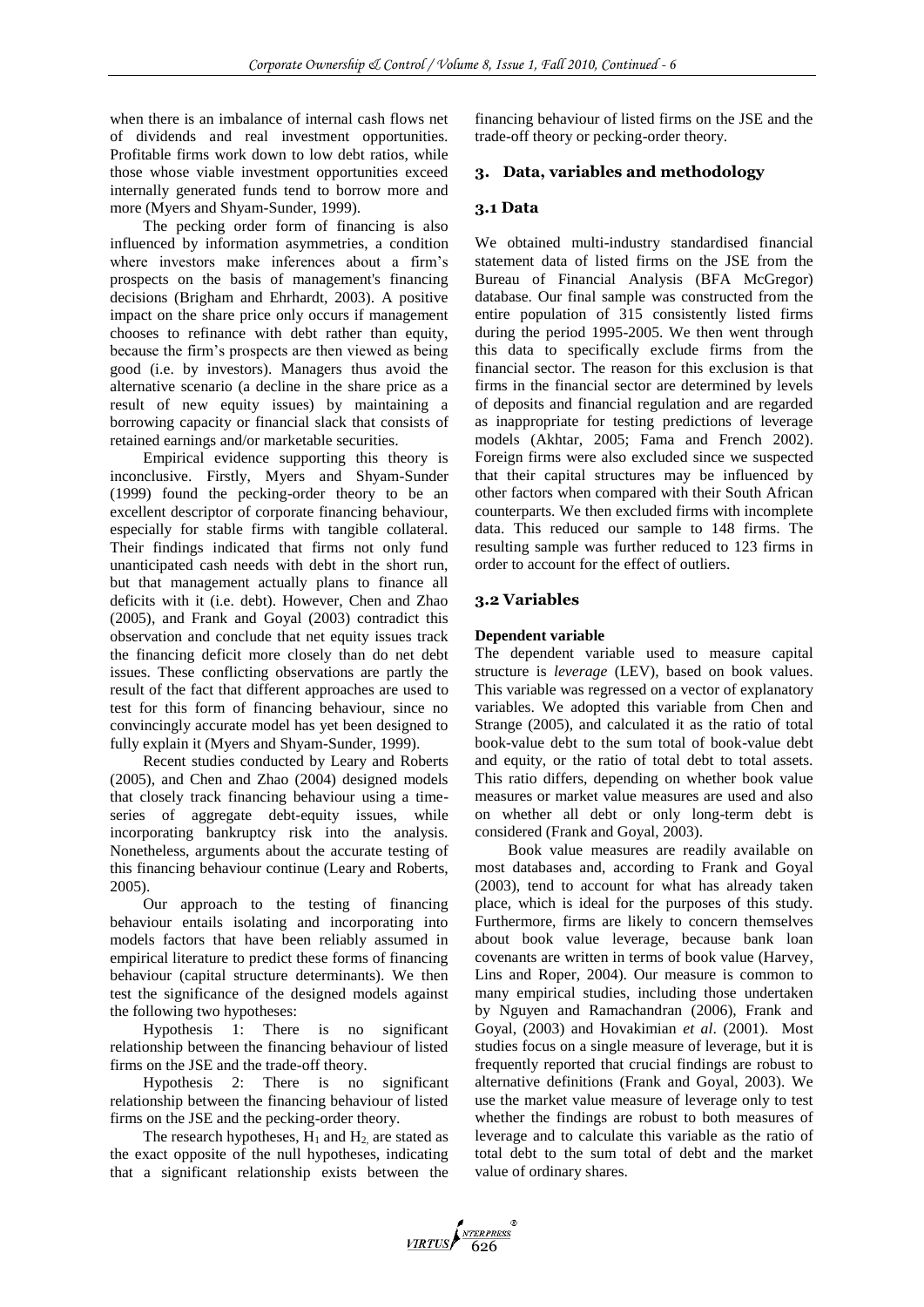## **Explanatory variables**

We measured *financial distress* (FDIST) using the JH de la Rey model, designed to mirror Altman"s financial distress model, but customised for the South African market (see [www.mcgregorbfa.com\)](http://www.mcgregorbfa.com/).

Using this model, the point of separation between financially failed and financially sound firms is zero, which means that the greater the bankruptcy risk experienced by firms, the closer they get to, or fall below, this value. We predicted a negative relationship between financial distress and the debt level in line with predictions of the trade-off theory (Frank and Goyal, 2003).

We measured the *size* (SIZE) of a firm using the natural logarithm of total assets and predicted that this would have a positive impact on leverage. The tradeoff theory predicts that larger, more mature firms will use more debt (Frank and Goyal, 2003).

Various studies have shown that a firm"s debt level is a decreasing function of the *volatility* (VOL) of its earnings (Smart *et al.*, 2007; Chen and Strange, 2005; Frank and Goyal, 2003). We adopted this measure from both Nguyen and Ramachandran (2006), and Reilly and Brown (2003). These authors measure volatility as the standard deviation of profit before tax scaled to the average annual earnings before tax. We predicted a negative relationship between this measure and the level of debt according to the predictions of the trade-off theory.

There is no consistent relationship between *profitability* (PROF) and total debt (Nguyen and Ramachandran, 2006; Frank and Goyal, 2003). The trade-off theory predicts that more profitable firms carry more debt (Fama and French, 2002). Smart *et al*. (2007) concur with this prediction. However, other studies, including those of Abor (2005), Frank and Goyal (2003), Fama and French (2002) and Rajan and Zingales (1995), have contradicted the finding and concluded that profitable firms maintain financial slack or retained earnings to avoid refinancing with debt, an argument that is consistent with the peckingorder theory. We measure book value profitability as the ratio of operating earnings to equity, following Abor (2005), and expect this measure to vary positively and negatively with debt for the trade-off and pecking-order theories respectively.

The trade-off theory predicts that *asset tangibility* (ASSET), or the collateral value of assets, is a positive determinant of leverage because firms with a high collateral value of assets often borrow at more favourable terms than those without (Rajan and Zingales, 1995). We adopted a measure from Nguyen and Ramachandran (2006) and Akhtar (2005), who measure this proxy as the ratio of fixed assets to total assets. We expected it to vary positively with leverage for both theories.

*Growth* (MTB), as measured using the marketto-book assets ratio, is negatively related to leverage because growth options depend largely on intangible rather than tangible assets (Smart *et al*, 2007). The trade-off theory predicts that a higher market-to-book assets ratio implies higher growth options and hence higher costs of financial distress (Frank and Goyal, 2003). We adopted a variable used by Rajan and Zingales (1995), who measure this proxy using the ratio of the market value of total assets to the book value of total assets. We predicted a negative relationship of this variable to leverage for both the trade-off and the pecking-order theories.

*Non-debt tax shields* (NDTS) act as a substitute for the interest deduction associated with debt financing (Frank and Goyal, 2003). Firms with unused depreciation allowances, tax loss carry forwards, investment tax credits and other tax credits, have less incentive to shelter corporate profits from income taxes by paying interest on borrowed funds (Smart *et al*, 2007). This finding is consistent with the trade-off theory of capital structure. Ahktar (2005) and Fama and French (2002) measure this proxy as the ratio of the firm"s annual depreciation expense to its total assets. We adopted a similar measure and expected it to vary negatively with leverage.

*Dividends* (DIY) are part of firms" financing deficit (Myers and Shyam-Sunder, 1999). It may therefore be expected that dividend-paying firms will use more debt. This observation was empirically proven by Fama and French (2002). They found a positive relationship between leverage and firm size, and between dividend payout and firm size. They concluded that dividend payments have a positive impact on leverage. We predicted a positive relationship between the cash dividend paid out and leverage to confirm financing behaviour according to the pecking-order theory.

*Capital expenditure* (CAPEX) represents outflows and directly increases the financing deficit as discussed in Myers and Shyam-Sunder (1999). Fama and French (2002), using a simple pecking-order model, came to the same conclusion. Our study follows suit and measures capital expenditure as the ratio of firms" annual capital expenditure to total assets. This measure was adopted from Frank and Goyal (2003).

Our study used a multiple regression approach to analyse the relationship between the dependent variable LEV and the several explanatory variables mentioned above. It should be mentioned as a caveat that we did not include certain extraneous variables or dummies because it was felt that they are difficult to quantify with any certainty. We believe this should not significantly influence the results since the variables we chose to incorporate into our models are regarded as being reliable predictors of financing behaviour. We believe that the overall statistical strength of these models should go some way towards explaining financing behaviour according to these theories.

The model used to test for the financing behaviour according to the trade-off theory is depicted by equation 1: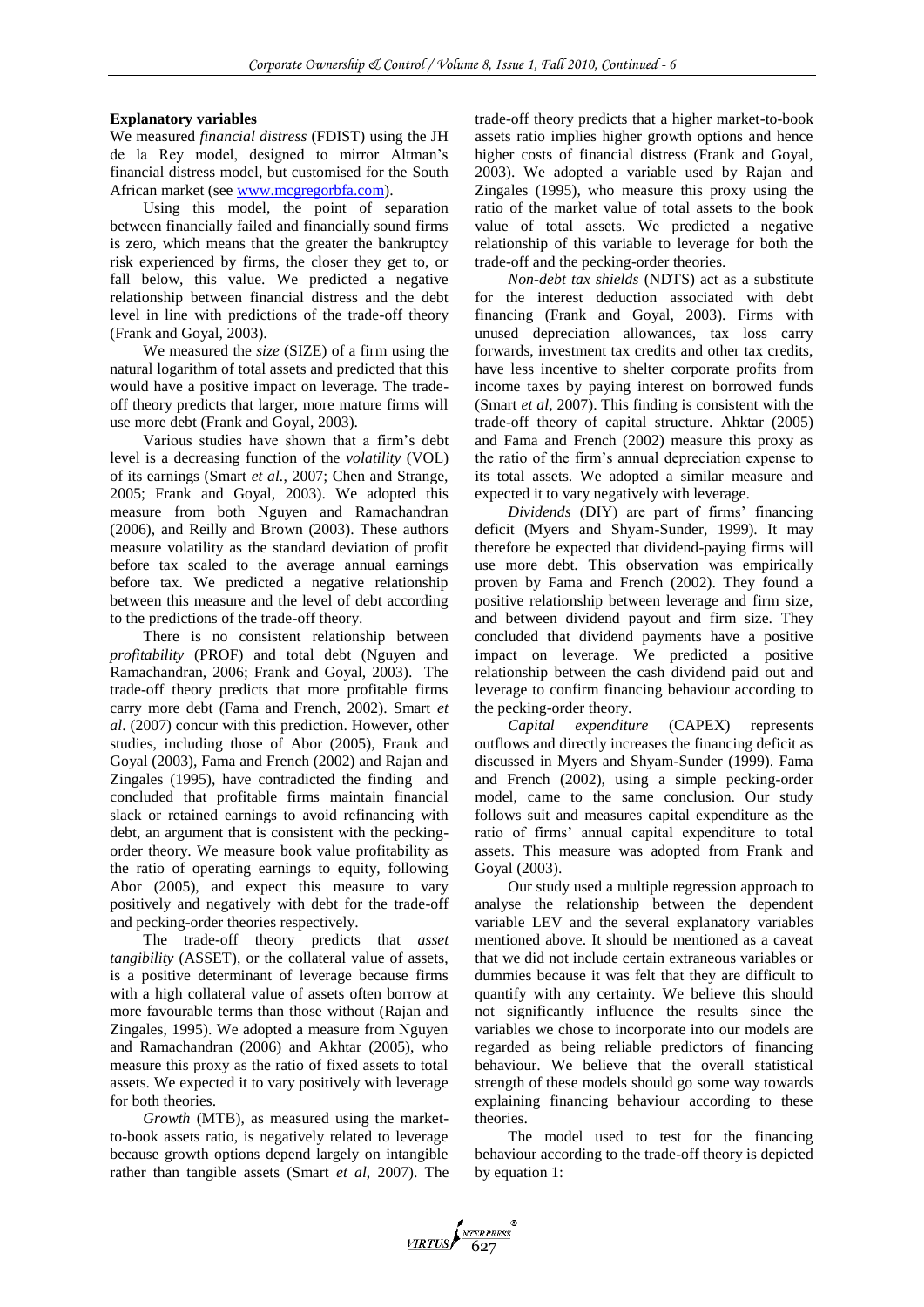#### **Equation (1)**

$$
LEV_{i,t} = \beta_0 + \beta_1 ASSET_{i,t} + \beta_2 SIZE_{i,t} + \beta_3 FDIST_{i,t} + \beta_4 PROF_{i,t} + \beta_5 MTB_{i,t} + \beta_6 NDTS_{i,t} + \beta_7 VOL_{i,t} + \varepsilon_{i,t}
$$

Where  $\beta_1 - \beta_7$  represents regression coefficients associated with each of the explanatory variables,  $\beta_0$  is a constant,  $\epsilon$  is an error term and the other variables are as discussed above.

The model used to test for financing behaviour according to the pecking-order theory is depicted by equation 2:

## **Equation (2)**

$$
LEV_{i,t} = \mu_0 + \mu_1 PROF_{i,t} + \mu_2 MTB_{i,t} + \mu_3 SIZE_{i,t} + \mu_4 CAPEX_{i,t} + \mu_5 DIV_{i,t} + \varepsilon_{i,t}
$$

Where  $\mu_1-\mu_5$  represents regression coefficients associated with each of the explanatory variables,  $\mu_0$ is a constant,  $\epsilon$  is an error term and the other variables are as discussed above.

#### **Methods of analysis**

Our main method of analysis involved a standard multiple regression technique using the Statistical Package for Social Scientists (SPSS). We began by regressing all explanatory variables in a given model with the dependent variable, leverage (LEV). We then performed stepwise, backward and forward regressions to ensure a model fit. Our analysis was preceded by the exclusion of outliers using case-wise diagnostics and regression residual scatter plots.

We investigated and controlled for multicollinearity (the interdependency among explanatory variables), using a coefficients' table housing collinearity statistics (see Appendix A). Eight-year averages of the variables (1998-2005) were used to conduct the cross-sectional analysis, while data on all eleven years was used to conduct the timeseries analysis. We used year averages to increase the efficiency of our measures, as suggested by Nguyen and Ramachandran (2006).

Prior to the main analysis, we used measures of central tendency and dispersion to detail a univariate description of our sample variables. We split the sample into the various industries containing a significant number of firms to examine the descriptive behaviour of debt and other capital structure determinants by industry. Finally, we conducted preliminary bivariate correlations using the Pearson product-moment coefficients table (see Appendix A). The final regression output is coupled with a summary of the analysis of variance (ANOVA) for the regression to test for robustness.

## **4. Empirical results and discussion**

Firstly, we discuss the overall descriptive statistics of both dependent and explanatory variables. Next, we conduct empirical work to test our hypotheses according to the trade-off and pecking-order theories and lastly, we discuss the findings.

### **5.1 Descriptive statistics**

Table 1 shows the results of the descriptive statistics of the dependent and explanatory variables

| Variable                  | Mean value | Standard deviation | Minimum value | Maximum value |
|---------------------------|------------|--------------------|---------------|---------------|
| <b>Financial distress</b> | 2.38       | 5.99               | 0.122         | 41.51         |
| <b>Size</b>               | 21.93      | 1.91               | 15.19         | 24.61         |
| Volatility                | 0.34       | 3.60               | $-25.53$      | 10.063        |
| Profitability             | 0.30       | 4.14               | $-31.63$      | 31.422        |
| Asset type                | 0.29       | 0.226              | 0             | 0.9           |
| Growth                    | 1.045      | 0.050              |               | 1.263         |
| <b>NDTS</b>               | 0.068      | 0.023              | 0             | 0.129         |
| Leverage 1                | 0.616      | 0.788              | $\Omega$      | 8.579         |
| Leverage 2                | 0.438      | 0.198              | $\Omega$      | 0.848         |
| Dividends                 | 123976.6   | 347010.7           | $\Omega$      | 2722475       |
| Cap expenditure           | 0.0157     | 0.0478             | $\Omega$      | 0.387         |

**Table1.** Measures of location and spread among variables of the overall sample

**Financial distress** is measured using JH de la Rey"s model. **Size** is measured using the natural logarithm of total assets. **Volatility** is measured using the coefficient of variation of profit before tax. **Profitability** is measured using the ratio of earnings before interest and tax to equity. **Asset type** is measured using the ratio of total fixed assets to the company"s total assets. **Growth** is measured using the ratio of the market value of assets to the book value of assets. **NDTS** refers to Non-Debt-Tax-Shields (Ratio of total annual depreciation to total assets). **Leverage 1** refers to the book value leverage (ratio of total debt to book value of assets) while **Leverage 2** refers to the market value leverage (ratio and total debt to the market value of assets). **Dividends** are an average of the total annual amounts paid out by the company. **Cap expenditure** refers to capital expenditures (Ratio of capital expenditure to total assets).

According to the results shown in Table 1, firm size ranges from a minimum of 4 million rand to a maximum of almost 50 billion rand, with an average value of almost 3.5 billion among listed firms.

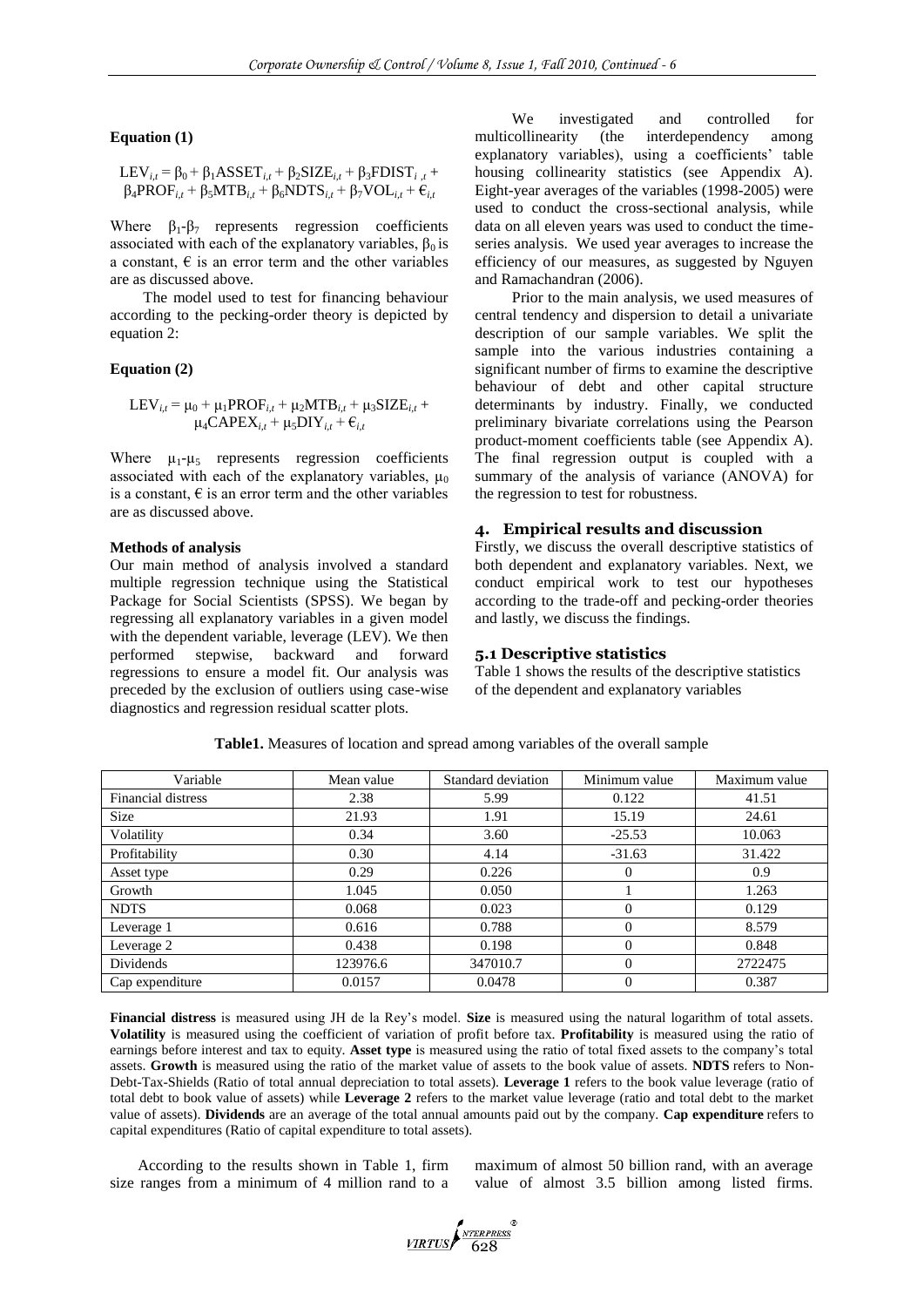Earnings volatility, which measures business risk, indicated a higher variability and spread in the returns of JSE listed firms (34%) compared with 31% for listed firms on the Chinese Stock Exchange (Chen and Strange, 2005).

The average financial distress value (in k units) of listed firms was 2.38, with a large spread indicating variability across firms. However, according to the results shown in Table 1, none of the firms' registered average negative k values, which suggests that all the firms in the sample were financially sound during this period.

The average debt ratio is at 62% book value leverage and 44% market value leverage. These values are modest compared with Japanese firms (69% and 45%), German firms (73% and 60%) and French firms (73% and 60%) (Rajan and Zingales, 1995). The results were also modest when compared with certain countries within the developing economies, such as South Korea (73.4% and 64.3%) (Rajan and Zingales, 1995). However, the values were high when compared with firms from the United States (52% and 44%), China, (53.07% and 30.38%) and the United Kingdom (54% and 40%) (Chen and Strange, 2005).

The results on performance ratios revealed an average annual profitability of 30%, which is significantly high compared with Chinese firms at 2.38%, (Chen and Strange, 2005), and 5,6% for firms in the United States (Frank and Goyal, 2003). The average growth rate among firms was 4.5% year on year, with a maximum of 29%. On average, 29% of the asset structure of firms consisted of tangible assets, which is comparable to 34% for American and Canadian firms (Frank and Goyal, 2003) and 29% for Swedish firms (Örtqvist, Masli, Rahman and Selvarajah, 2006).

Although this value is significant when compared with 19.73% for Vietnamese firms (Nguyen and Ramachandran, 2006), it seems modest given that it supports high leverage levels, which suggests that the collateral value of assets may not be as strong a determinant of firms' capital structures as hypothesised. Similarly, evidence on the average annual capital expenditure for listed firms was modest (1.57%), indicating slow growth in tangible assets during this period. Our preliminary conclusion was that this value is plausible only for the overall sample, since higher growth in assets may have occurred in certain industries and not others.

An industry classification of these variables indicated distinguishing characteristics among firms in each industry (refer to the table in Appendix A). Firstly, capital-intensive or cyclical industries, such as general mining, construction and materials industries, posted the highest book-leverage values (85% and 53%). However, the market value of leverage measures for the mining industry dropped substantially to 39%. The plausible explanation for this variation is the component nature of the market value of the equity included in calculating this variable (see Appendix A), which suggests that either firms in this industry consistently posted a higher average price in the value of their ordinary share or they issued a larger component of ordinary shares during the eight-year period.

The above observation is consistent with the way these industries performed in relation to other measures in the study. According to Appendix A, both industries posted the highest profitability (50.6% and 38.9%), thereby tentatively supporting the hypothesis that more profitable firms carry more debt (Frank and Goyal, 2003). These firms also had comparatively low levels of business risk when measured using the earnings volatility variable (40% and 54%), and exhibited relatively higher growth (4% and 6%) during the period under study.

The second important observation is that firms within the retail industry posted the lowest leverage values (41% book value leverage and 36% market value leverage). These firms exhibited the highest level of business risk (85%), indicated the lowest growth levels (2.27%) and had moderately low profitability (29.7%). The general expectation is that firms in this industry normally have stable sales, hence low business risk and high profitability, based upon the non-cyclical nature of their products and services (Smart *et al,* 2007). This was not the case here. Lastly, firms from the travel and leisure industry were the least profitable, given their relatively high business risk or greater variability in sales. This industry performed poorly on almost all measures, which suggests that it was the most unpredictable sector to invest in during this period.

## **5.2 Testing hypothesis 1 using the trade-off model**

We tested hypothesis 1 with the aid of a series of multiple regression techniques. We used both t-tests and p-values to assess the overall significance of the trade-off model to explain the financing behaviour of listed firms. Our confidence levels are set at the 1% and 5% levels with one-tailed analysis. The model"s collective significance in explaining financing behaviour at either of these levels would make it easier to reject the null hypothesis. Similarly, if the model lacks collective significance this would make it impossible to reject the null hypothesis. Table 2 reports on the results of the multiple regression analysis using the trade-off model.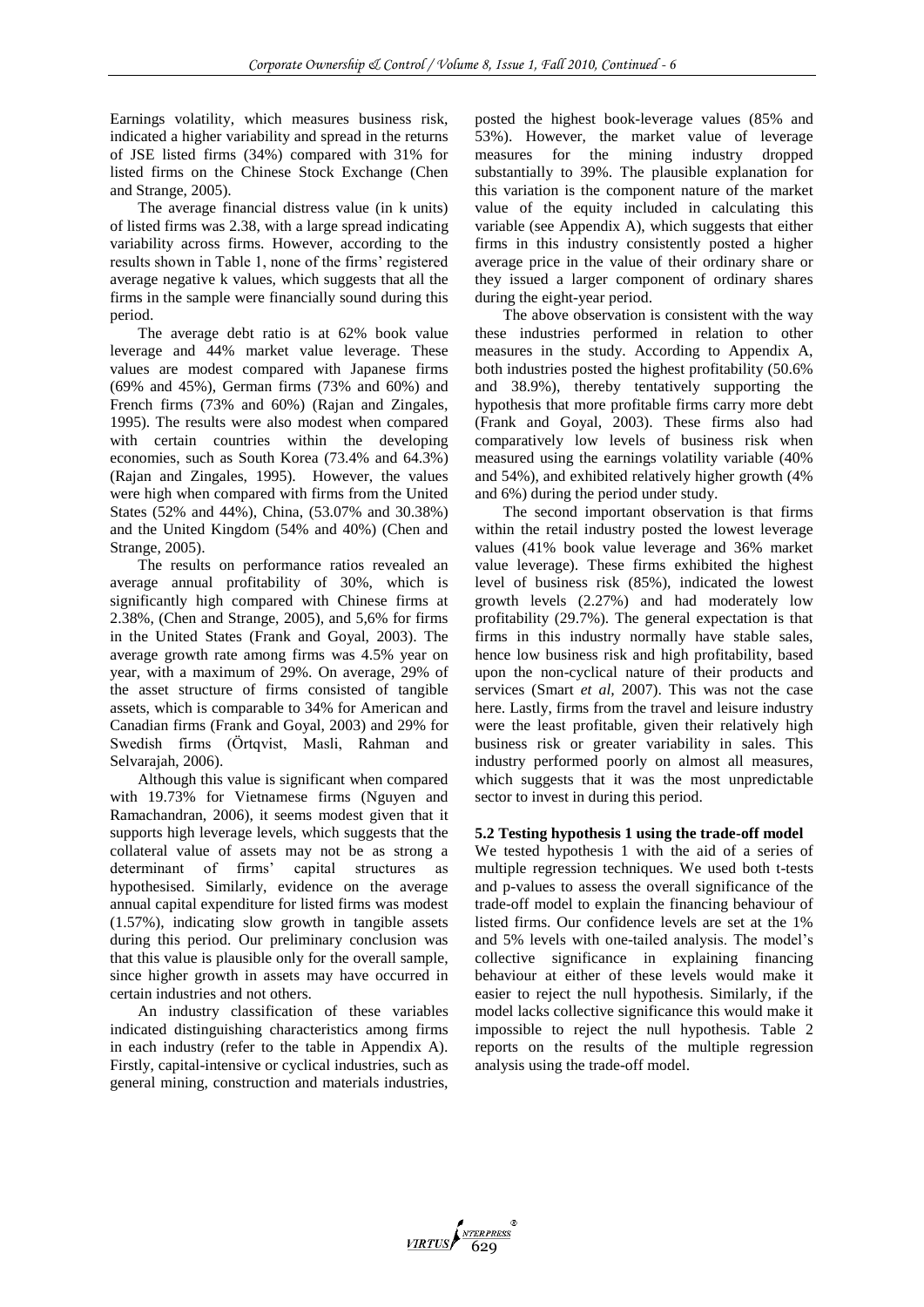Table 2. The regression output of leverage1 and the explanatory variables

|       |                  |          | Adjusted | Std. Error of |               |
|-------|------------------|----------|----------|---------------|---------------|
| Model | R                | R Square | R Square | the Estimate  | Sig. F Change |
|       | 711 <sup>a</sup> | .505     | .475     | .5711355      | .000          |

## **Model Summary<sup>b</sup>**

a. Predictors: (Constant), Non-debt tax shields, Earnings volatility, Profitability, Financial distress, Size, Asset type, Growth

#### b. Dependent Variable: Leverage1

Table 2 presents the results obtained from the standard multiple regression analysis using the trade-off model. We entered all explanatory variables, which included the following: asset type, size, financial distress, profitability, market-to-book assets ratio, non-debt tax shields and volatility. We then assessed the impact each explanatory variable has on the dependent variable. The results revealed a statistically significant relationship at both the 1 and 5 percent levels, meaning that there is a linear relationship between debt and the variables in the model. The overall strength of this relationship measured using the multiple R statistics was 71.1%, while the  $R^2$  value dropped to 50.5%, meaning that about 51% of the variance of the dependent variable was explained by the regression in the model. We then conducted the stepwise regression output to identify variables in the model that explain financing behaviour according to the trade-off theory. We considered the consecutive effects of all explanatory variables, namely: asset type, size, financial distress, profitability, market-to-book assets ratio, non-debt tax shields and volatility, using forward, backward and statistical selection procedures (Kerr, Hall and Kozub, 2002). Table 3 reports on the results of the stepwise regression of leverage 1 and the explanatory variables.

**Table 3.** The stepwise regression summary of leverage 1 and explanatory variables

## **Model Summary<sup>b</sup>**

|       |       |          | Adjusted | R Square |          |               |
|-------|-------|----------|----------|----------|----------|---------------|
| Model |       | R Square | R Square | Change   | F Change | Sig. F Change |
|       | .695ª | .483     | .479     | .483     | 113.155  | .000          |

a. Predictors: (Constant), Financial distress

b. Dependent Variable: Leverage1

The results of Table 3 revealed an overall strength of the relationship of 69.5% adjusted to 47.9%.These values were statistically significant at both the 1% and the 5% levels of significance, which indicated a correlation between the trade-off theory model and the financing behaviour of listed firms. However, only the variable financial distress met the default SPSS statistical criterion for inclusion in the model (p-value  $<$  0.05). Using both t-tests and pvalues of each variable"s regression weight, we then examined the coefficients' output table in Appendix A

## **Equation (3)**:

LEV = 1.206 – 0.108 SIZE + 2.68 E-008 VOL - 0.003 PROF – 0.331 ASSET – 0.135 MTB + 3.467 NDTS + 0.093 FDIST.

However, in order to account for the only variable that had a significant impact on leverage 1, equation 3 was restated as reflected in equation 4.

**Equation (4)**: Leverage 1 = 0.398 + 0.091FDIST

to investigate the relative importance of each explanatory variable in the regression. Consequently, financial distress was significantly positively correlated to leverage 1  $(+0.695)$ . When we squared this semi-partial correlation, we noted that this variable accounted for 45.97% of leverage 1 not explained by other explanatory variables. This means that, if one variable accounts for 45.97%, then the rest of the variables contributed an insignificant 4.53% (50.5% - 45.97%). The regression equation for this output was originally stated according to equation 3.

## **5.3 The target adjustment model**

We applied an alternative test for investigating for financing behaviour according to the trade-off theory by using a target adjustment model. The trade-off theory predicts that managers seek to maintain the optimal capital structure and that, although random events deflect them away from it, they gradually work

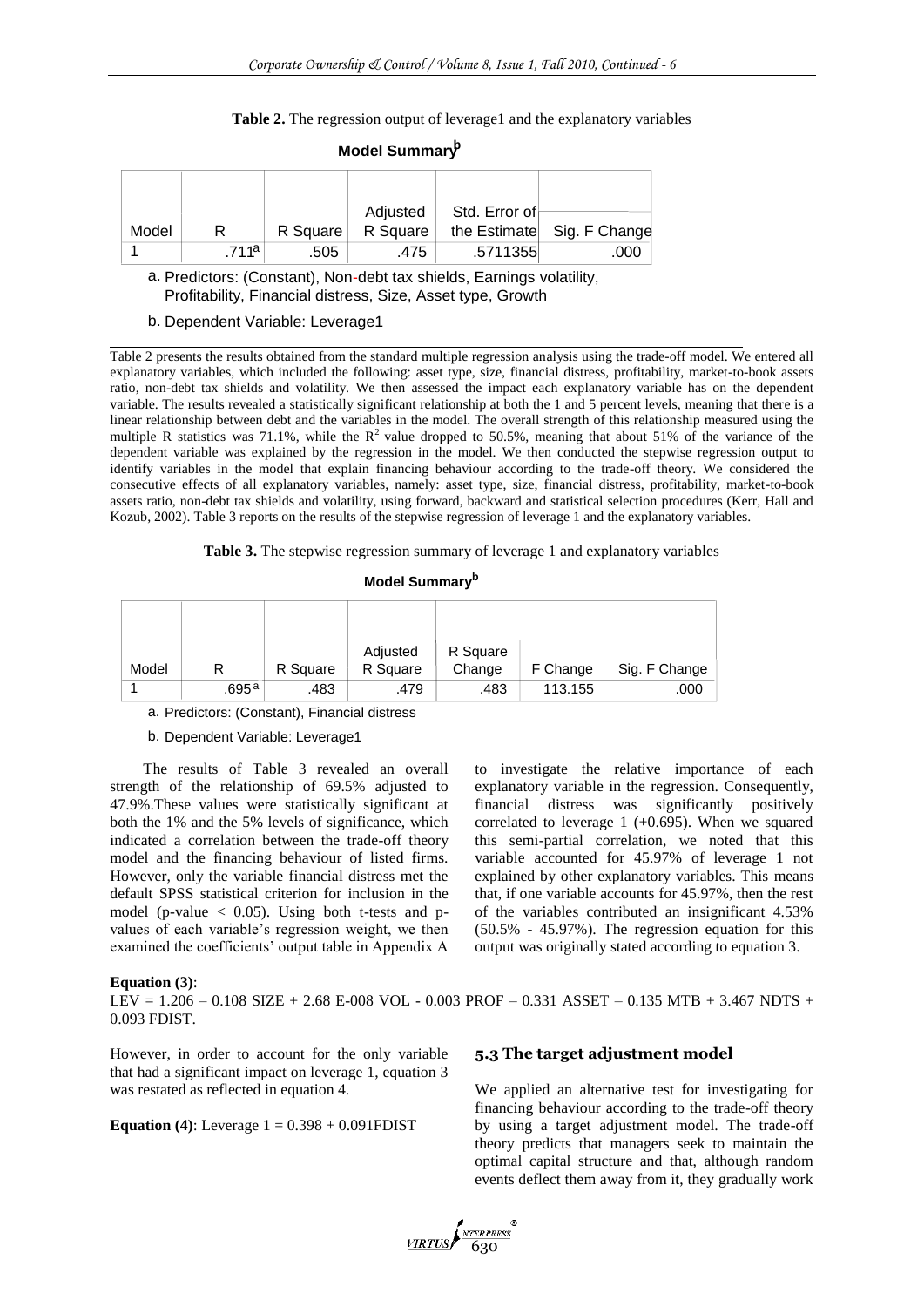back to the optimum (Myers and Shyam-Sunder, 1999). Using a time series of listed firms' debt ratios from  $1995$  to  $2005^{16}$ , we expected to see meanreverting behaviour of these debt ratios towards a target debt ratio. The target debt ratio is measured as the average firm debt ratio over the relevant period (Myers 2001). The simplest form of the target adjustment model states that changes in the debt ratio are explained by deviations of the current debt ratio from the target; this relationship is depicted using equation 5 below (see also Myers, 2001)

**Equation (5):**  $\Delta D_{i,t} = a + b_{TA}(D_{i,t} - D_{i,t-1}) + \epsilon_{i,t}$ 

Where:

 $D_{i,t}$  is the target debt level of firm *i* at time *t* which was obtained by the historical mean debt ratio of the firm multiplied by the total capital;  $(D_{i,t-1})$  is the debt ratio of the firm lagging one year;  $b_{TA}$  is the target adjustment coefficient; and a is the sample-wide coefficient. If  $b_{TA}$  is greater than zero, we would confirm adjustment towards a target according to Myers and Shyam-Sunder (1999), and reject our null hypothesis 1. If, however,  $b_{TA}$  is less than zero, we would not be able to reject this null hypothesis. The figure below shows a scatter plot of the target adjustment model. The regression equation for the model was  $Y = 538, 227, 000 + 0.4619x$  and, since the target adjustment coefficient was positive, we confirmed mean reverting behaviour among the bookvalue debt ratios of JSE listed firms. Figure 1 depicts a scatter plot of the target adjustment model.

## **5.4 Statistical analysis using the peckingorder theory**

We followed a similar approach to the one detailed above in investigating financing behaviour according to the pecking-order theory. Our preliminary analysis began with an examination of the coefficients' table housing collinearity statistics in order to identify and control for multicollinearity. This is depicted in Table 4.

Table 4 shows that both tolerance and the variance inflation factor (VIF) values (last two columns) were within normal bounds, suggesting that multicollinearity was not present among the explanatory variables used in this analysis (Glantz and Slinker, 2001). Further analysis helped us to identify the relative importance of each explanatory variable in relation to the dependent variable leverage 1. None of the explanatory variables showed any significant correlation with leverage 1. This was indicated by the

weak t-tests and p-values for each variable"s regression weight (columns 5 and 6). The preliminary conclusion was that there is no significant relationship between leverage 1 and the explanatory variables given in the model.

To investigate this finding, we computed a Pearson product-moment correlation matrix between the explanatory variables and leverage 1 (see Appendix A). Evidence indicated that the model had no explanatory power regarding the financing behaviour of listed firms, since none of the explanatory variables had a significant relationship with the dependent variable leverage 1.

However, there was a significantly positive relationship between size and profitability on the one hand (at the 5% level), and size with dividends paid on the other (at the 1% level). This evidence seems to suggest that larger-sized firms are more profitable and have higher dividend payout ratios compared with smaller-sized firms, an observation similar to that reported by Fama and French (2002) although, according to these authors, this finding is consistent with both theories of capital structure choice. In the final analysis, we tested for the reliability of the model by computing the analysis of variance (ANOVA) for the regression output. The results of ANOVA are depicted in Table 5.

Since the ratio of the regression variance to the error variance (F-value of 0.525) was below the acceptable ratio of 1, we could not reject the null hypothesis, and concluded that there is no significant relationship between the financing behaviour of listed firms and the pecking-order theory as specified by our model. Further observations from the above table indicated that the p-value of 0.757 was greater than the acceptable 0.01 and 0.05 levels of significance (Hamburg and Young, 1994).

 $16\,$ Although most studies have tested for target adjustment behaviour among firms over longer time periods, evidence of partial and total adjustment of firm debt ratios was found in this study. Flannery and Rangan (2006) found that firms act to close the gap between their current debt ratio and target debt ratio at a rate of more than 30% per year, implying that efforts to reach the target leverage could be achieved within a few years.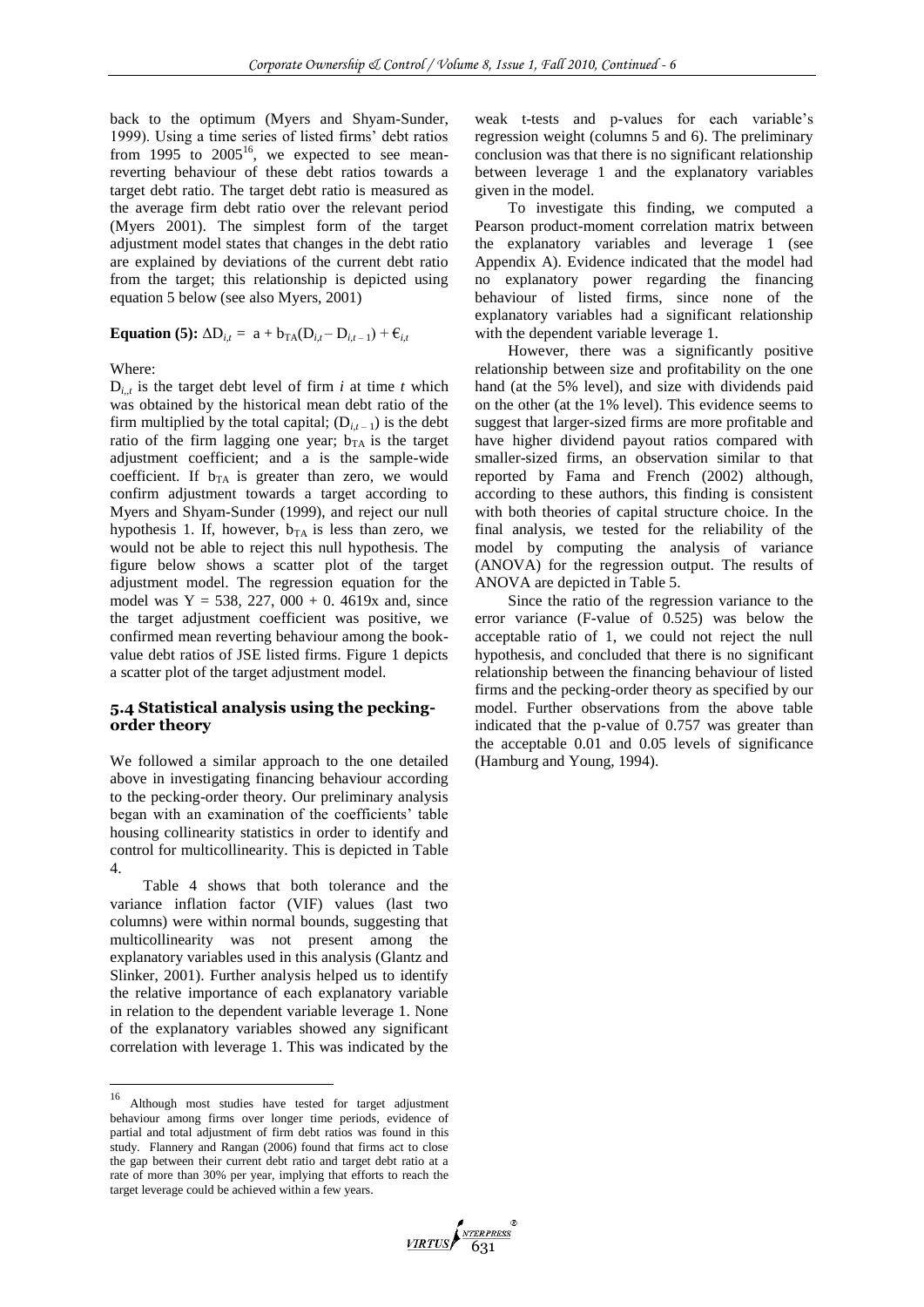**Figure1.** Scatter plot of the target adjustment model

|                                         | Scatter plot of a target adjustment model     |
|-----------------------------------------|-----------------------------------------------|
| 25000000,000                            | $y = 0.4619x + 538,227,000$<br>$R^2$ = 0.4753 |
| 20000000,000                            |                                               |
| 15000000,000<br>$\overline{\mathbf{a}}$ | Ряд1                                          |
| 10000000,000                            |                                               |
| 5000000,000                             |                                               |
| arget<br>0,000                          |                                               |
| -5000000,000                            |                                               |
| Target model (Dt - Dt-1)                |                                               |

|       |                  |               |                | <b>Table 4.</b> Correlation matrices between leverage 1 and explanatory variables |                           |      |            |              |         |                                |       |
|-------|------------------|---------------|----------------|-----------------------------------------------------------------------------------|---------------------------|------|------------|--------------|---------|--------------------------------|-------|
|       |                  |               |                |                                                                                   | Coefficients <sup>a</sup> |      |            |              |         |                                |       |
|       |                  | Coeff icients | Unstandardized | Standardized<br><b>Coefficients</b>                                               |                           |      |            | Correlations |         | <b>Collinearity Statistics</b> |       |
| Model |                  | В             | Std. Error     | Beta                                                                              |                           | Sig. | Zero-order | Partial      | Part    | Tolerance                      | VIF   |
|       | (Constant)       | 2.945         | 1.595          |                                                                                   | 1.847                     | .067 |            |              |         |                                |       |
|       | Prof itability   | .000          | .018           | .002                                                                              | .021                      | .983 | $-.005$    | .002         | .002    | .942                           | 1.061 |
|       | Growth           | $-1.884$      | 1.442          | $-120$                                                                            | $-1.306$                  | .194 | $-128$     | $-120$       | $-119$  | .982                           | 1.018 |
|       | Size             | $-0.055$      | .094           | $-.058$                                                                           | $-584$                    | .561 | $-.064$    | $-.054$      | $-.053$ | .859                           | 1.164 |
|       | Expenditure paid | .612          | 1.531          | .037                                                                              | .400                      | .690 | .043       | .037         | .037    | .967                           | 1.034 |
|       | Dividends paid   | $-5.7E - 008$ | .000           | $-0.025$                                                                          | $-263$                    | .793 | $-.047$    | $-.024$      | $-.024$ | .921                           | 1.086 |

a. Dependent Variable: Leverage1

**Table 5.** ANOVA summary for the pecking-order model regression

**ANOVA b**

| Model |            | Sum of<br>Squares | df  | Mean Square |      | Sig.  |
|-------|------------|-------------------|-----|-------------|------|-------|
|       | Regression | 1.662             | 5   | .332        | .525 | .757ª |
|       | Residual   | 74.115            | 117 | .633        |      |       |
|       | Total      | 75.777            | 122 |             |      |       |

a. Predictors: (Constant), Dividends paid, Profitability, Expenditure paid, Growth, Size

b. Dependent Variable: Leverage1

This indicated that there was no significant relationship between the weighted linear composite of the explanatory variables as specified by the model and the dependent variable, leverage 1. An insignificant F-value meant that we could not proceed with further analysis, since interpretation of these findings would mean that further prediction of the criterion variable by the model occurs purely by chance. We therefore did not perform any further analysis. We concluded that either listed firms did not exhibit this financing behaviour or that our model was misspecified and therefore had no correlation with the financing behaviour of listed firms.

## **6 Summary, limitations and conclusion**

In this article we set out to determine whether finance theory is aligned with finance practice by testing two conventionally recognised theories of capital structure choice, the trade-off theory and the pecking-order theory, against the financing practices of listed firms on the Johannesburg Stock Exchange (JSE) during the period 1995 to 2005. Firstly, the results of the static trade-off model exhibited both cross-sectional and time-series explanatory power for explaining the financing behaviour of listed firms, although such behaviour was not fully explained. Cross-sectional explanatory power was observed through the overall significance of the designed model, while time-series power was inferred using the target adjustment model in which firms' debt ratios indicated mean reverting behaviour towards an optimum debt ratio. We rejected the null hypothesis and concluded that, based on these findings; listed firms follow the trade-off theory of financing behaviour.

Secondly, tests on the pecking-order model, according to the data, had no statistical power. In view of the lack of significant results on all the

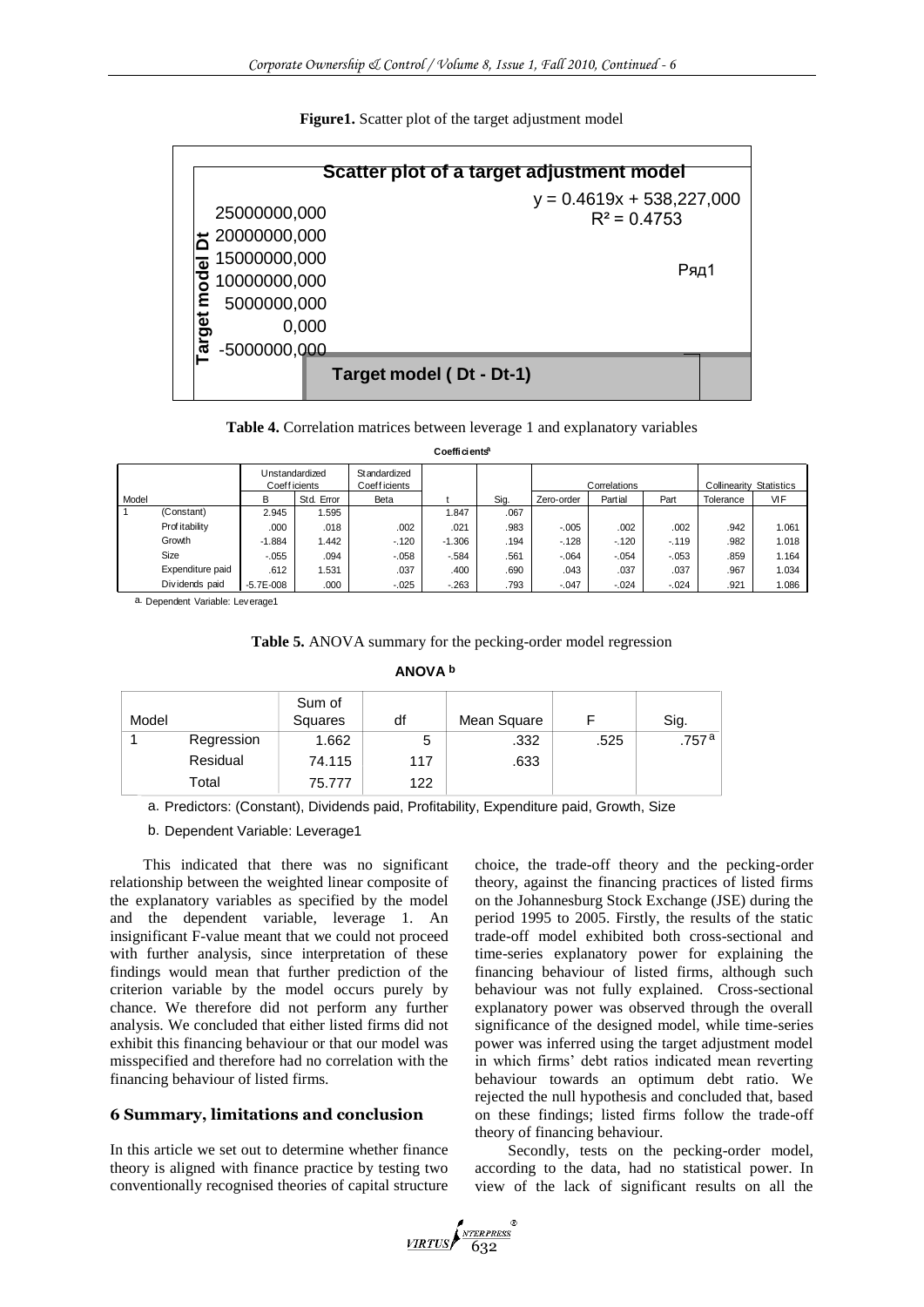variables in the preliminary analyses, further analysis was not carried out. We therefore could not reject the null hypothesis that there is no significant relationship between the financing behaviour of listed firms and the pecking-order theory. We acknowledge that this model could have been mis-specified, which means that a more accurate model, which might produce conflicting results, needs to be formulated. We also realise that currently no empirical tests have produced an uncontested model to fully explain this financing behaviour (see Leary and Roberts, 2005; Frank and Goyal, 2003; and Myers and Shyam-Sunder, 2001).

Thirdly, the direct relationship between financial distress and debt during the period under study (1995- 2005) indicated that firms issued debt irrespective of the risk that they might default on it and probably go bankrupt. Our finding is inconsistent with studies by Frank and Goyal (2003), and Graham and Harvey (2001), and challenges the argument that firms trade off the costs and benefits of debt financing against the fear of failing to meet their financial obligations as defined by the trade-off theory. Following Frank and Goyal (2003), we suspect that bankruptcy costs seemed minor compared with the tax advantages of using debt, so that a reduction in debt ratios, with increasing financial distress, was not justified by listed firms in our study. This seems a plausible explanation, given that none of our listed firms had average negative financial distress values during this period. We also attribute this trend, in part, to the stringent governance and compliance rules that govern listings on the JSE. We suspect that "regulated companies" will tend to carry more debt without the fear of defaulting on it (see Bancel and Mittoo, 2004; Harris and Raviv, 1991). It is also likely that our measures of debt and financial distress resulted in the observed outcome. Rajan and Zingales (1995) argue that this total debt measure tends to overstate the amount of debt and does not give a good indication of whether firms are at risk of default in the future. Similarly, our measure of financial distress was unique to this and not other, similar, studies.

Fourthly, a significant negative correlation between debt financing and the collateral value of assets (asset tangibility) exists, and this agrees with the findings of Nguyen and Ramachandran (2006), but is contrary to those of Frank and Goyal (2003) and Rajan and Zingales (1995), and the predictions of the trade-off theory. We conclude that asset tangibility is not a determinant of capital structure choice as directed by theory. Further studies are required to investigate the effect of asset intangibility (which was not tested in this study).

When we consider other variables, non-debt tax shields (NDTS) produce significantly negative and positive correlations with financial distress and profitability and with asset tangibility and growth options respectively. These variables are not significantly correlated with debtwhen the variables are included in the model(s). We therefore find no

empirical evidence to support the notion that they influence financing decisions. When we examine profitability, we infer a positive correlation between this variable and debt usage based on descriptive statistics. However, this finding was not confirmed statistically, since the negative correlation between leverage and profitability was too weak to support meaningful inference. None of the other variables in the model(s) showed any significant correlation with total debt.

The book value measure of total debt (leverage 1) had a stronger explanatory power to predict the financing behaviour of listed firms than the market value measure of total debt (leverage 2). Nonetheless, the results were not robust for both these measures and a further analysis of a recent data set is warranted.

Lastly, listed firms on the JSE had moderately high debt ratios compared with listed firms in China, the United States and the United Kingdom during the period under study. Comparative figures indicated that on average these firms registered a higher profitability than their counterparts. As far as industry is concerned, capital-intensive industries such as general mining and construction and materials issued the highest amount of book-value debt. Similarly, these industries posted the highest profitability during this period. We suspect that a trend of this nature may have been partly fuelled by the growth in infrastructure and comparatively lower interest rates evidenced during this period. The retail industry issued the lowest amount of debt, owing to the higher volatility of its sales. We couldn"t find a rationale to explain why the travel and leisure/hospitality industry was the least profitable, and had moderately low debt levels and significant business risk during this period. We suspect, however, that this industry is still at its infancy and is characterised by a number of economic and social uncertainties.

The findings of this article reinforce the observation that there is a divergence between capital structure theory and practice, given that empiricallytested models and/or determinants of capital structure choice do not paint a clear picture that explains the financing behaviour of listed firms on the JSE. We assert that capital structure practices are a function of numerous country-specific, industry-specific, company-specific and global constraints, none of which is easy to quantify. These factors might explain the divergence in the observed financing practices between developed and developing economies.

We believe that, although our findings on the financing behaviour of listed firms are inconclusive, they serve to stimulate further research on the current capital structure trends among listed firms, especially during this period of global economic downturn. Our research also suggests some important implications for policy makers and fund providers regarding the reasons behind current capital structures or levels of debt among listed firms. Our finding is that the observed positive relationship between debt and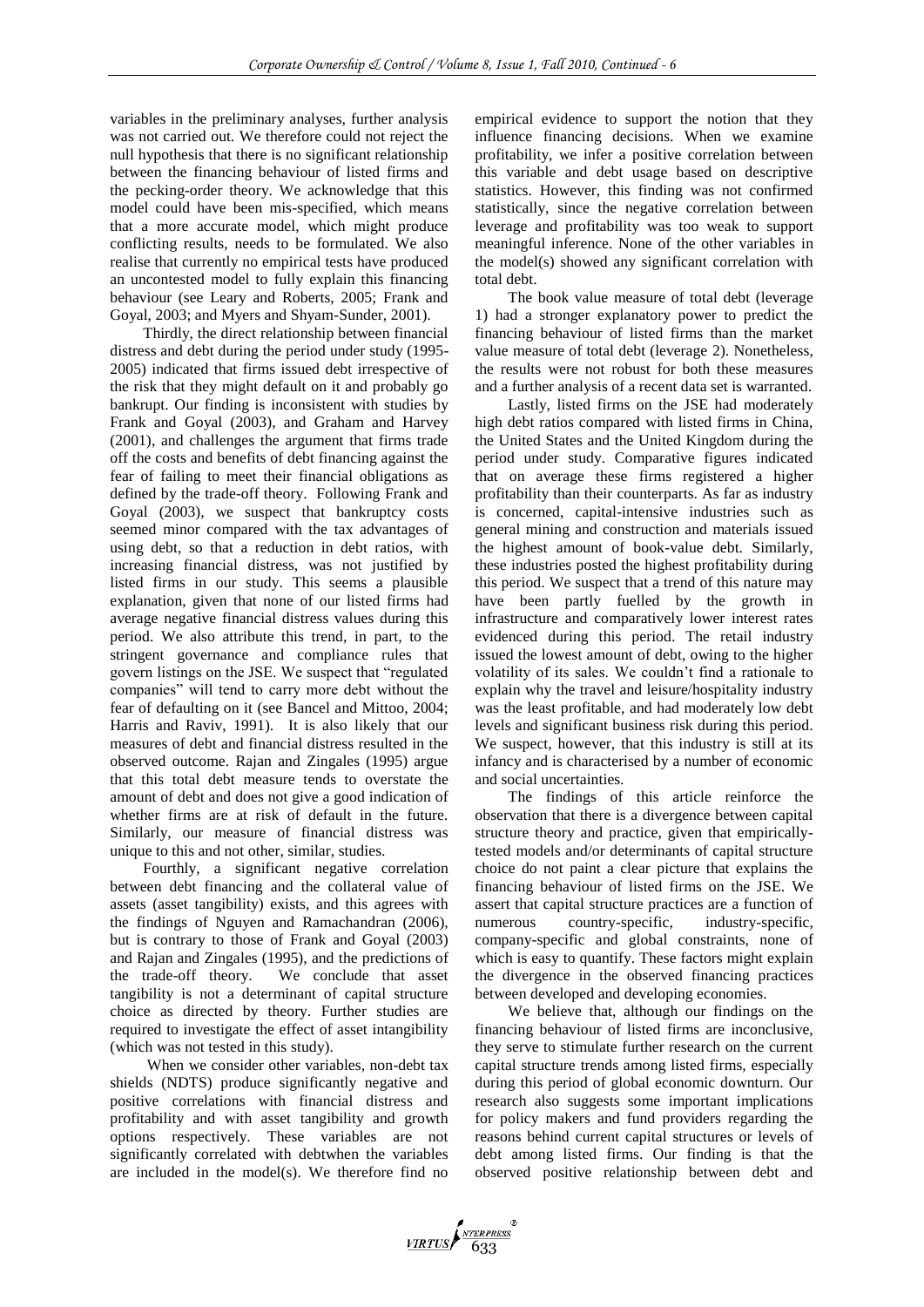financial distress calls for a safer banking system and capital structures that are appropriate for differing levels of risk. Future research efforts should focus on testing recent data that were unavailable at the time of this study owing to the reporting time-lags in the databases. Future research should also focus on identifying more accurate means of testing either of these theories.

## **7 Limitations and further research**

Our attempt to add to the existing knowledge of the capital structure practices of listed firms on the JSE is not entirely flawless. We believe it is possible that certain aspects of our methodology limited our findings. However, the following holds true:

For both theories, the variables used in the models were adopted from empirical literature and accurately calculated on the basis of empirical specifications (see Appendix). We chose the proxies commonly used in such studies. Secondly, conditions of multicollinearity and the treatment of outliers were appropriately controlled to help to qualify the findings. Thirdly, we followed the approach used by scholars who have advocated for total debt as their measure of the dependent variable. However, according to Rajan and Zingales (1995), total debt tends to over score the amount of leverage firms have, and this may have influenced our findings. Similarly, crucial results have been reported from alternative definitions of debt, such as the ratio of long-term debt or short-term debt to total assets (see Ortqvist *et al.*, 2006; Akhtar, 2005, Chen and Strange, 2005). In the same way, we did not consider other aspects of debt such as convertible securities or bond covenants that we believe could influence capital structure decisions and our findings. Future research should therefore focus on testing these alternative definitions.

In addition, our design of the models used was based purely on our discretion, influenced largely by other empirical designs and theoretical underpinnings. We acknowledge that it is possible that we misspecified our pecking-order model, thereby contradicting some of the expected outcomes. We also excluded certain extraneous variables and/or dummies from our analysis, because we found no satisfying empirical means by which to quantify them. That said, we believe these limitations did not have an adverse effect on the findings. Finally, we used several qualifying analytical techniques which included: bivariate regressions, correlation matrices, the regression output and the analysis of variance for the regression. These provided consistent results that allowed us to confirm that our findings are credible. Further research should therefore focus on correcting some, or all, of these limitations and should focus on more recent data (2005-2008) which, we hope, have now become available.

#### **REFERENCES**

- 1. Abor, J. 2007. The effect of capital structure on profitability: an empirical analysis of listed firms in Ghana*. Journal of Risk Finance*, Vol. 6 No. 5, pp 438- 445.
- 2. Arnold, G. 2005. *The handbook of corporate finance: A business companion to financial markets, decisions and techniques,* London: Prentice-Hall.
- 3. Akhtar, S. 2005. "The determinants of capital structure for Australian multinational and domestic firms". *Journal of Management*, Vol. 30 No. 2, pp. 321-341.
- 4. Asaf, S. 2004. *Executive corporate finance: the business of enhancing shareholder value,* London: Prentice-Hall.
- 5. Bancel, F. and Mittoo, U.R. 2004. "Cross-country determinants of capital structure choice: A survey of European firms". *Journal of Financial Management*. Vol. 33 No. 4, pp. 103-131.
- 6. Beaumont-Smith, M. 1991. Financial management techniques of manufacturing firms in South Africa. Unpublished MCom dissertation. University of South Africa; Pretoria.
- 7. Booth, L., Aivazian, V., Demirguc-Kunt, A.E. and Maksimovic, V. 2001. Capital structures in developing countries. In: Claessens, S. and Laeven, L. (eds). *A reader in international corporate finance,* Washington: The World Bank; pp. 199-279.
- 8. Brigham, E.F. and Ehrhardt, M.C., 2003. *Corporate finance: A focused approach,* New York: Thomson South-Western.
- 9. Brigham, E.F., and Ehrhardt, M.C., 2008. *Financial management: Theory and practice,* 12<sup>th</sup> ed. New York: Thomson South-Western.
- 10. Chen, J., and Strange, R. 2005. "The determinants of capital structure: Evidence from Chinese listed companies", *Journal for Economic Change and Restructuring*, Vol. 38, pp. 11-35.
- 11. Chen, L., and Zhao, X. 2004. The modified Pecking Order theory: New Empirical Evidence from Corporate Financing Decisions. Working Paper, Michigan State University.
- 12. Claessens, S., and Laeven, L. 2006. *A reader in international corporate finance,* Washington: The World Bank.
- 13. Fama, F.E. and French, K.R. 2002. "Testing trade-off and pecking order predictions about dividends and debt", *A Review of Financial Studies*, Vol. 15 No. 1, pp. 1-33.
- 14. Flannery, M., J. and Rangan, P., K. 2006. "Partial adjustment toward target capital structures", *Journal of Financial Economics*, Vol. 79, pp. 469-506.
- 15. Frank, Z.M. and Gayol, V.K. 2003. Capital structure decisions: Which factors are reliably important? Unpublished working paper, Sauder School of Business, University of British Columbia, Vancouver, Canada.
- 16. Frank, Z.M and Goyal, V.K. 2003. "Testing the pecking order theory of capital structure", *Journal of Financial Economics*, Vol. 67, pp. 217-248.
- 17. Gilbert, E. 2003. "Do managers in South African manufacturing firms make optimal capital investment decisions?" *South African Journal of Business Management,* Vol. 34 No. 2, pp. 11-17.
- 18. Gitman, L.J. 2003. *Principles of managerial finance,*  $10^{th}$  ed. Boston MA: Addison Wesley.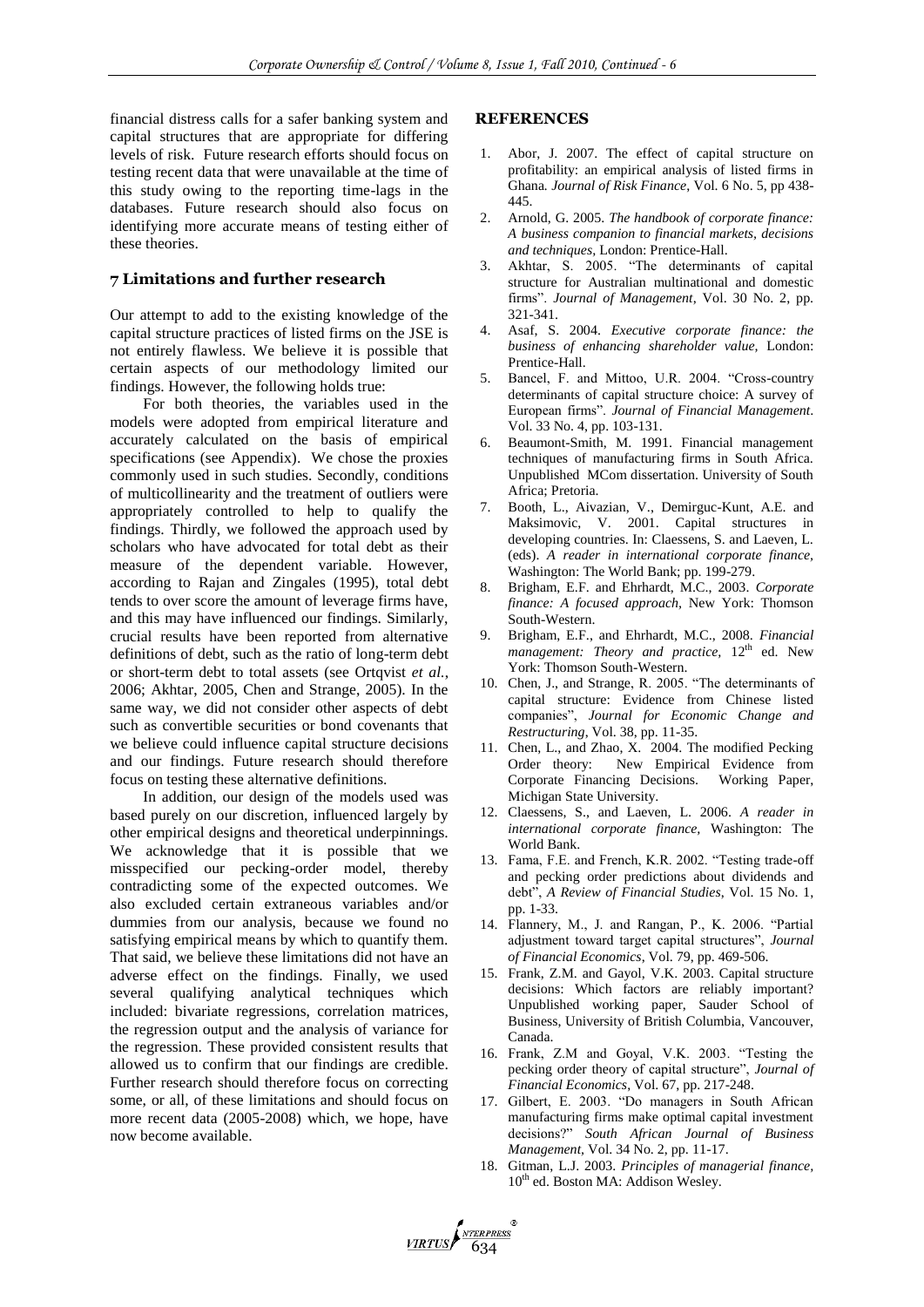- 19. Graham, J.R. and Harvey, C.R. 2001. "The theory and practice of corporate finance: Evidence from the field." *Journal of Financial Economics*, Vol. 60, pp. 187-243.
- 20. Hamburg, M. and Young, P. 1994. *Statistical analysis*  for decision making, 6<sup>th</sup> ed. New York: Harcourt Brace.
- 21. Harris, M., & Raviv, A. 1991. The theory of capital structure, *Journal of Finance,* Vol. 46 No, 1 pp 297-355.
- 22. Harvey, C., Lins, K and Roper, A. 2004. "The effect of capital structure when expected agency costs are extreme", *Journal of Financial Economics*, Vol. 74, No. 1. pp. 3-30.
- 23. Hovakimian, A. 2004. "The role of target leverage in security issues and repurchases", *Journal of Business*, Vol. 77 No. 4, pp. 1041-1071.
- 24. Hovakimian, A., Opler, T., & Titman, S. 2001. The debt-equity choice, *Journal of Financial and Quantitative Analysis,* Vol. 36 No. 1 pp 1-24.
- 25. Kerr, A., W. Hall, H., K. and Kozub, S., A. 2002. *Doing Statistics with SPSS,* London: Sage publications.
- 26. Leary, T.M. and Roberts, M.R. 2005. The pecking order, debt capacity and information asymmetry. Working Paper, Philadelphia: The Wharton School.
- 27. Leary, T.M. and Roberts, M.R. 2004. Financial slack and tests of the pecking order financing hierarchy. Working Paper, Philadelphia: The Wharton School.
- 28. Modigliani, F., & Miller, M. 1958. The cost of capital, corporation finance and the theory of investment. *American Economic Review,* Vol. 48 No. 1, pp 261– 297.
- 29. Myers, S.C. 1984. "The capital structure puzzle", *Journal of Finance*, Vol. 39 No. 3, pp. 575-592.
- 30. Myers, S.C. and Shyam-Sunder, L. 1999. "Testing static trade-off against pecking order models of capital

structure", *Journal of Financial Economics,* 51 (1999) pp 219-244.

- 31. Myers, S.C. 2001. "Capital structure", *Journal of Economic Perspectives*, 15 (2) pp 81-102.
- 32. Nguyen, T.K. and Ramachandran, N. 2006. "Capital structures in small and medium-sized enterprises: A case of Vietnam", *ASEAN Economic Bulletin,* 23 (2) 2006. pp 192-211.
- 33. Ortqvist, D, Masli, K., E. Rahman, F. & Selvarajah, C. 2006. "Determinants of capital structure in new ventures: Evidence from Swedish longitudinal data", *Journal of Developmental Entrepreneurship,* Vol 11 No. 4, pp. 277-296.
- 34. Rajan, R.G. and Zingales, L. 1995. "What do we know about capital structure? Some evidence from international data", *Journal of Finance*, Vol. 50 No. 5, pp. 1421-1460.
- 35. Reilly, F., K. & Brown, C., K. 2003. *Investment*  analysis and portfolio management, 7<sup>th</sup> ed. New York: Thomson South-Western.
- 36. Ross, S., A. 2005. Capital structure and cost of capital. *Journal of Applied Finance,* Vol. 15 No.1, pp 5-23.
- 37. Ross, S., Westerfield, R. W., Jordan, B. D. & Firer, C. 2001. Fundamentals of corporate finance, 2<sup>nd</sup> ed. London: McGraw Hill.
- 38. Ryan, A.P. and Ryan, G.P. 2002. "Capital budgeting practices of Fortune 1000: How have things changed?", *Journal of Business and Management*, Vol. 8 No. 4, pp. 355-373.
- 39. Samuels, J.M., Wilkes, F.M. and Brayshaw, R.E. 1997. Management of company finance, 6<sup>th</sup> ed. London: Thomson Business Press.
- 40. Smart, S.B., Megginson, W.L. and Gitman, L.J. 2007. Corporate finance, 2<sup>nd</sup> ed. New York: Thomson South Western.

## **Appendix A**

## **Coefficients' table housing collinearity statistics**

|       |                           |          |                |              | <b>Coefficients</b> |      |            |              |          |                               |            |
|-------|---------------------------|----------|----------------|--------------|---------------------|------|------------|--------------|----------|-------------------------------|------------|
|       |                           |          | Unstandardised | Standardised |                     |      |            |              |          |                               |            |
|       |                           |          | Coefficients   | Coefficients |                     |      |            | Correlations |          | <b>Collinearity Statistio</b> |            |
| Model |                           | В        | Std. Error     | <b>Beta</b>  |                     | Sig. | Zero-ordel | Partial      | Part     | Tolerance                     | <b>VIF</b> |
|       | (Constant)                | 1.206    | 1.526          |              | .790                | .431 |            |              |          |                               |            |
|       | <b>Financial distress</b> | .093     | .009           | .710         | 10.337              | .000 | .695       | .694         | .678     | .913                          | 1.095      |
|       | Size                      | $-108$   | .070           | $-113$       | $-1.535$            | .128 | $-064$     | $-142$       | $-.101$  | .797                          | 1.255      |
|       | Earning volatility        | 2.68E-00 | .000           | .024         | .320                | .749 | $-0.055$   | .030         | .021     | .765                          | 1.308      |
|       | Profitability             | $-.003$  | .013           | $-0.014$     | $-198$              | .843 | $-.005$    | $-0.018$     | $-0.013$ | .906                          | 1.104      |
|       | Asset type                | $-331$   | .304           | $-0.095$     | $-1.088$            | .279 | $-186$     | $-101$       | $-.071$  | .563                          | 1.775      |
|       | Growth                    | $-135$   | 1.505          | $-0.09$      | $-.090$             | .929 | $-128$     | $-0.08$      | $-0.006$ | .464                          | 2.154      |
|       | Non-debt tax shields      | 3.467    | 3.033          | .101         | 1.143               | .255 | $-130$     | .106         | .075     | .548                          | 1.823      |

a. Dependent Variable: Leverage1